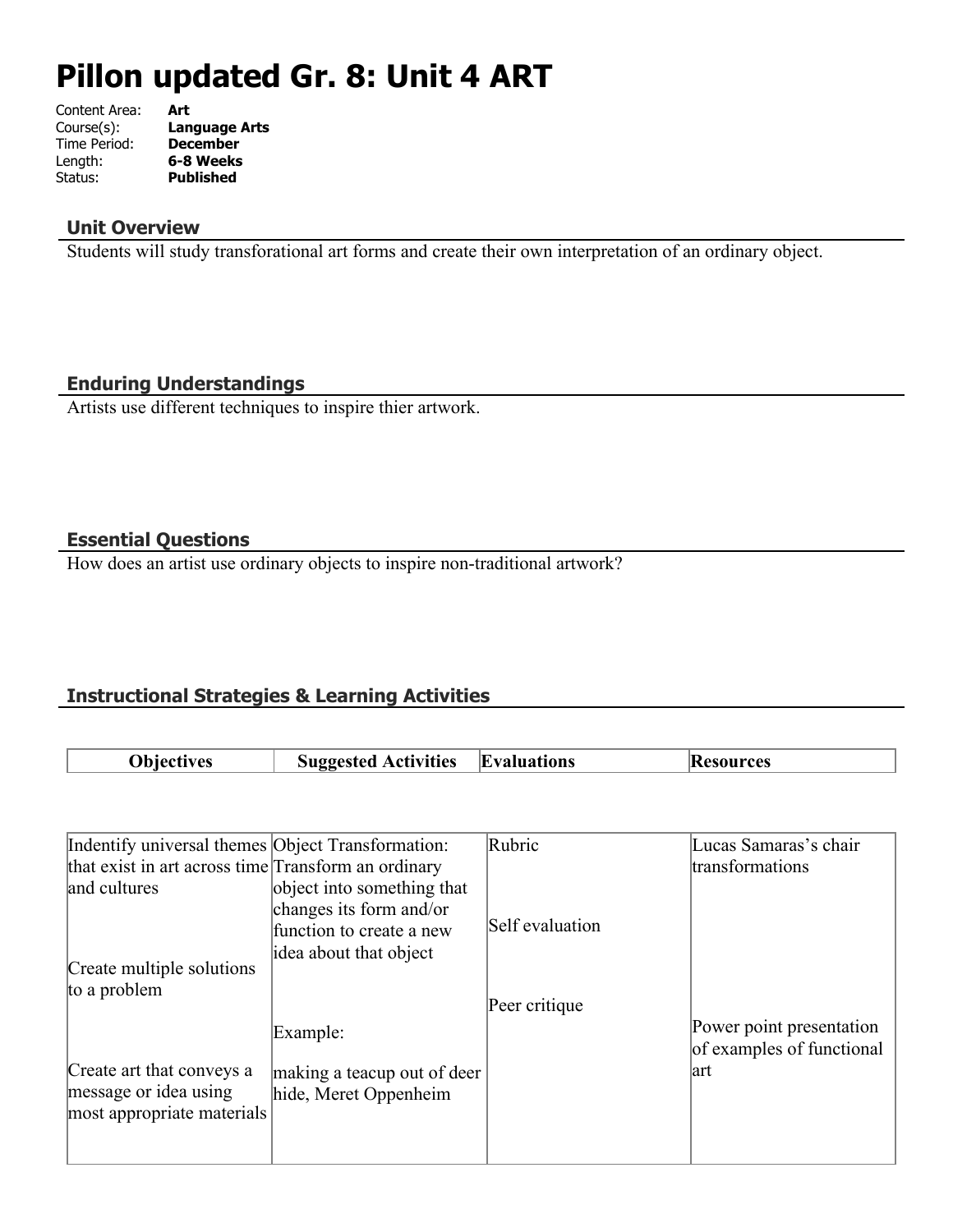| Discuss the contributions    |  |  |
|------------------------------|--|--|
| that crafts (functional art) |  |  |
| have made to the fine art    |  |  |
| world                        |  |  |

### **Integration of Career Readiness, Life Literacies and Key Skills**

Students will learn about successful artists in the field of functional art.

|                      | An individual's strengths, lifestyle goals, choices, and interests affect employment and<br>income.                   |
|----------------------|-----------------------------------------------------------------------------------------------------------------------|
| WRK.9.2.8.CAP.3      | Explain how career choices, educational choices, skills, economic conditions, and personal<br>behavior affect income. |
| WRK.9.2.8.CAP.2      | Develop a plan that includes information about career areas of interest.                                              |
| <b>WRK.9.2.8.CAP</b> | Career Awareness and Planning                                                                                         |

# **Technology and Design Integration**

Students will interact with the Smartboard during the unit.

Students will explore the design process in creating functional art.

|                   | Engineering design is a systematic, creative, and iterative process used to address local<br>and global problems. The process includes generating ideas, choosing the best solution,<br>and making, testing, and redesigning models or prototypes. |
|-------------------|----------------------------------------------------------------------------------------------------------------------------------------------------------------------------------------------------------------------------------------------------|
| $CS.6-8.ED$       | <b>Engineering Design</b>                                                                                                                                                                                                                          |
| CS.6-8.8.2.8.ED.2 | Identify the steps in the design process that could be used to solve a problem.                                                                                                                                                                    |
| CS.6-8.8.2.8.ED.6 | Analyze how trade-offs can impact the design of a product.                                                                                                                                                                                         |

# **Interdisciplinary Connections**

| LA.L.8.1  | Demonstrate command of the conventions of standard English grammar and usage when<br>writing or speaking.                                                                                                                         |
|-----------|-----------------------------------------------------------------------------------------------------------------------------------------------------------------------------------------------------------------------------------|
| LA.SL.8.1 | Engage effectively in a range of collaborative discussions (one-on-one, in groups, and<br>teacher-led) with diverse partners on grade 8 topics, texts, and issues, building on others'<br>ideas and expressing their own clearly. |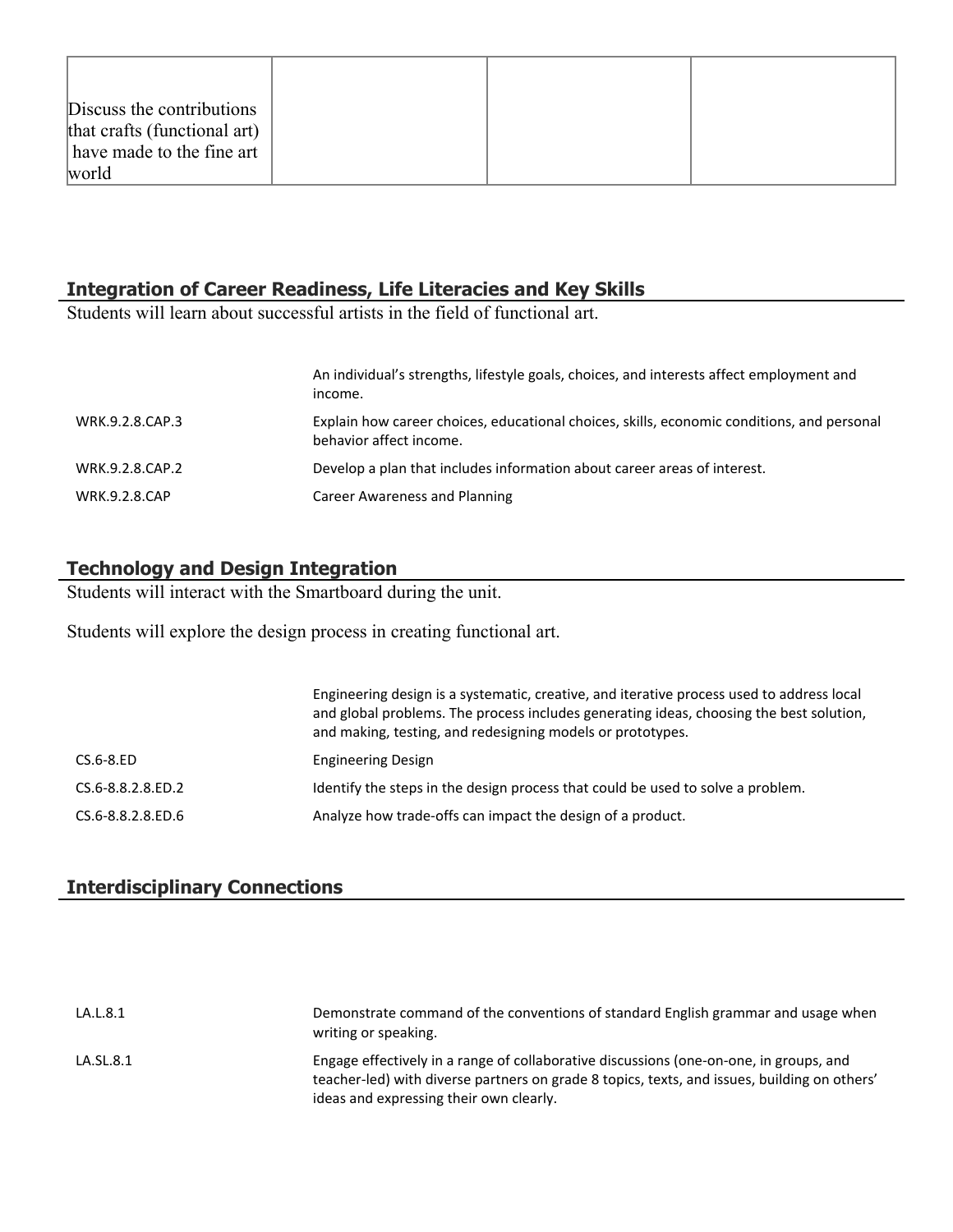# **Differentiation**

- Understand that gifted students, just like all students, come to school to learn and be challenged.
- Pre-assess your students. Find out their areas of strength as well as those areas you may need to address before students move on.
- Consider grouping gifted students together for at least part of the school day.
- Plan for differentiation. Consider pre-assessments, extension activities, and compacting the curriculum.
- Use phrases like "You've shown you don't need more practice" or "You need more practice" instead of words like "qualify" or "eligible" when referring to extension work.
- Encourage high-ability students to take on challenges. Because they're often used to getting good grades, gifted students may be risk averse.
- **Definitions of Differentiation Components**:
	- $\circ$  Content the specific information that is to be taught in the lesson/unit/course of instruction.
	- o Process how the student will acquire the content information.
	- o Product how the student will demonstrate understanding of the content.
	- $\circ$  Learning Environment the environment where learning is taking place including physical location and/or student grouping

# **Differentiation occurring in this unit:**

Students will create works based on interest, skills.

For Gifted:

Encourage students to explore concepts in depth and encourage independent studies or investigations. Use thematic instruction to connect learning across the curriculum. Encourage creative expression and thinking by allowing students to choose how to approach a problem or assignment. Expand students' time for free reading. Invite students to explore different points of view on a topic of study and compare the two. Provide learning centers where students are in charge of their learning. Brainstorm with gifted children on what types of projects they would like to explore to extend what they're learning in the classroom. Determine where students' interests lie and capitalize on their inquisitiveness. Refrain from having them complete more work in the same manner. Employ differentiated curriculum to keep interest high. Avoid drill and practice activities. Ask students' higher level questions that require students to look into causes, experiences, and facts to draw a conclusion or make connections to other areas of learning. If possible, compact curriculum to allow gifted students to move more quickly through the material. Encourage students to make transformations- use a common task or item in a different way. From

http://www.bsu.edu/web/lshasky/Forms/Interventions/Gifted.pdf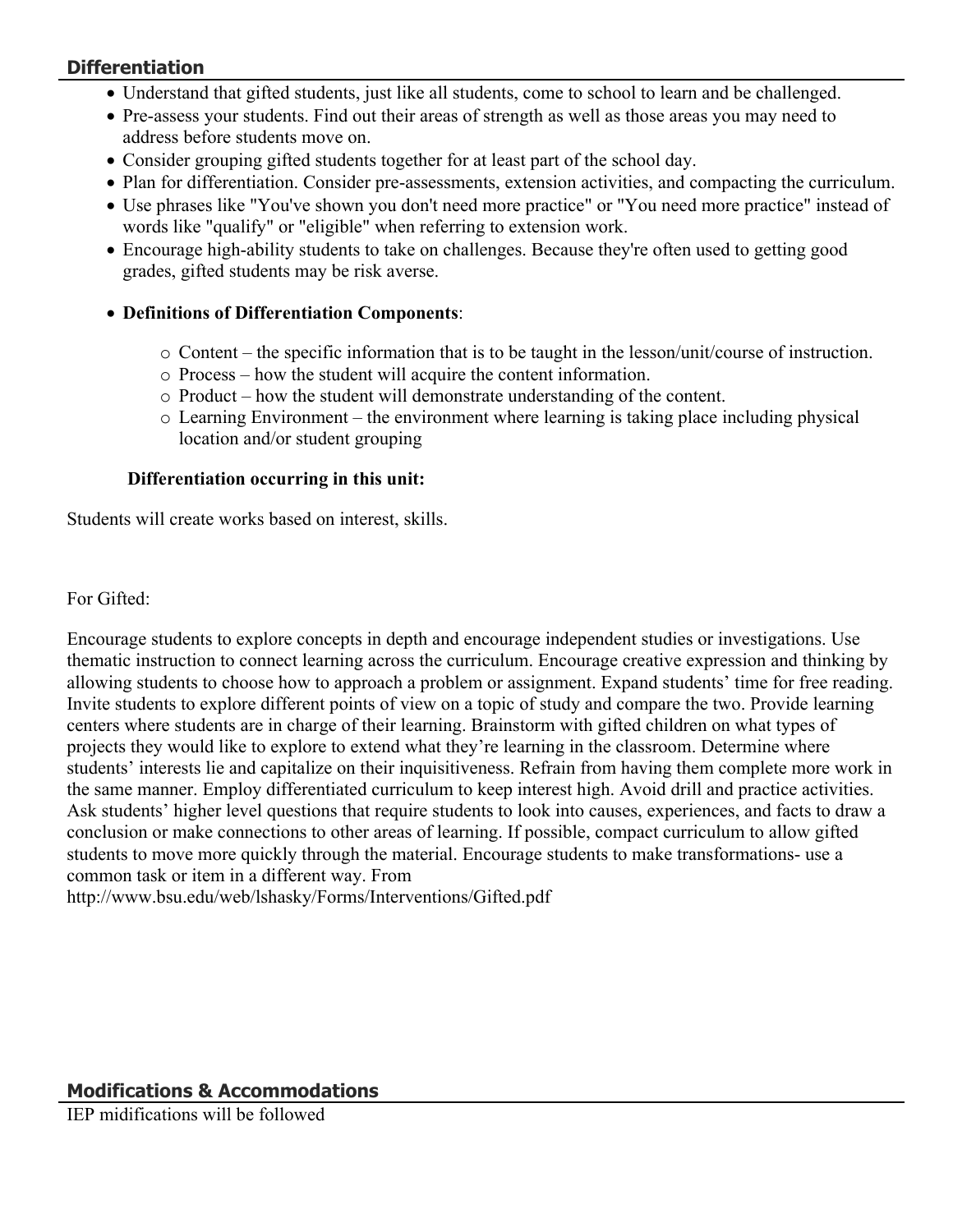Students needing additional instruction and support will be monitored

Refer to QSAC EXCEL SMALL SPED ACCOMMOCATIONS spreadsheet in this discipline.

### **Modifications and Accommodations used in this unit:**

## **Benchmark Assessments**

**Benchmark Assessments** are given periodically (e.g., at the end of every quarter or as frequently as once per month) throughout a school year to establish baseline achievement data and measure progress toward a standard or set of academic standards and goals.

#### **Schoolwide Benchmark assessments:**

Aimsweb benchmarks 3X a year

Linkit Benchmarks 3X a year

DRA

#### **Additional Benchmarks used in this unit:**

Teacher record of growth when using medium

#### **Formative Assessments**

Assessment allows both instructor and student to monitor progress towards achieving learning objectives, and can be approached in a variety of ways. **Formative assessment** refers to tools that identify misconceptions, struggles, and learning gaps along the way and assess how to close those gaps. It includes effective tools for helping to shape learning, and can even bolster students' abilities to take ownership of their learning when they understand that the goal is to improve learning, not apply final marks (Trumbull and Lash, 2013). It can include students assessing themselves, peers, or even the instructor, through writing, quizzes, conversation, and more. In short, formative assessment occurs throughout a class or course, and seeks to improve student achievement of learning objectives through approaches that can support specific student needs (Theal and Franklin, 2010, p. 151).

#### **Formative Assessments used in this unit:**

Self evaluation

Peer critique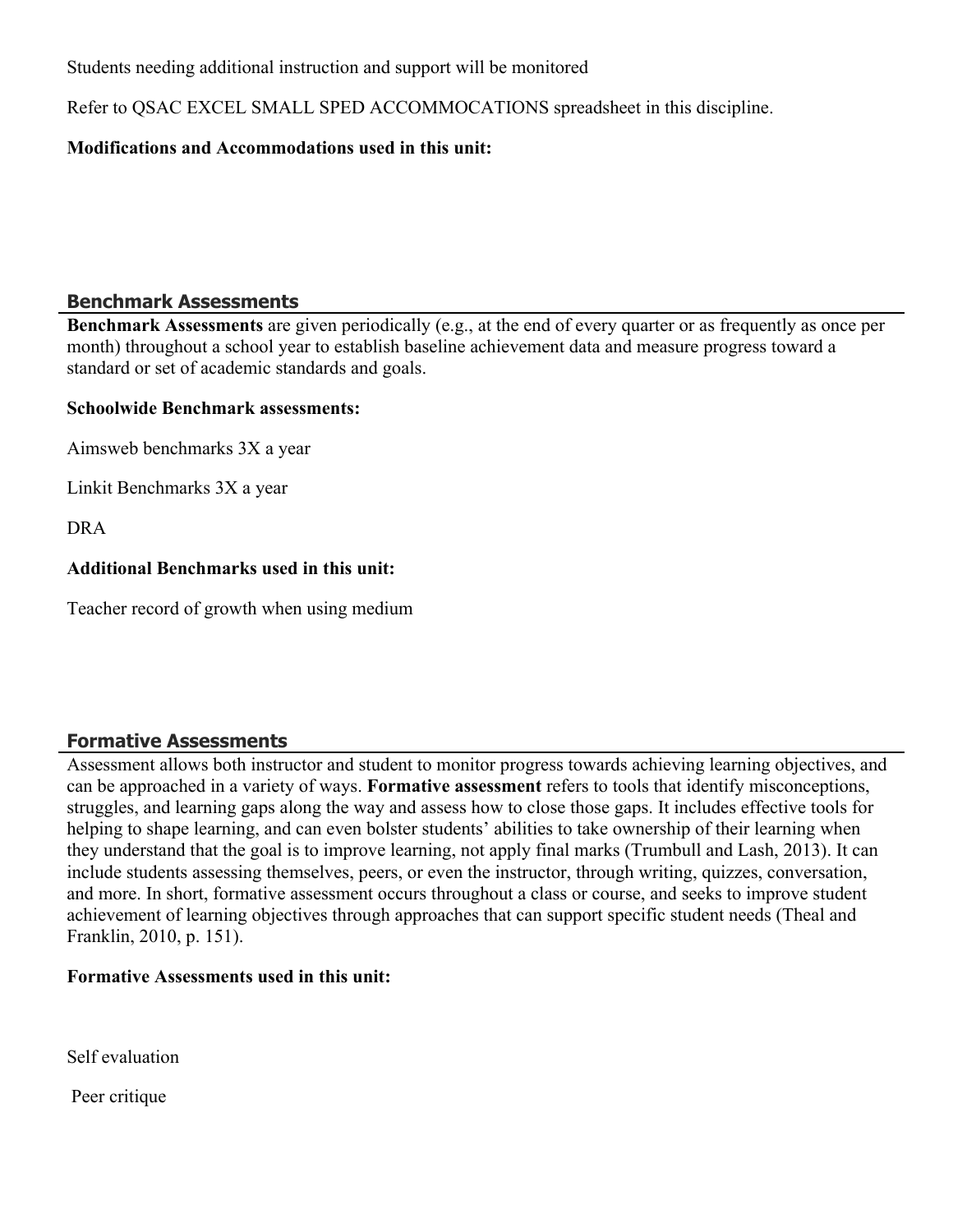#### **Summative Assessments**

**summative assessments** evaluate student learning, knowledge, proficiency, or success at the conclusion of an instructional period, like a unit, course, or program. Summative assessments are almost always formally graded and often heavily weighted (though they do not need to be). Summative assessment can be used to great effect in conjunction and alignment with formative assessment, and instructors can consider a variety of ways to combine these approaches.

#### **Summative assessments for this unit:**

rubric

## **Instructional Materials**

Lucas Samaras's chair transformations

Power point presentation of examples of functional art

| All students will demonstrate an understanding of the elements and principles that govern<br>the creation of works of art in dance, music, theatre, and visual art.                                                                                                                                                                                                 |
|---------------------------------------------------------------------------------------------------------------------------------------------------------------------------------------------------------------------------------------------------------------------------------------------------------------------------------------------------------------------|
| Art is a universal language. Visual communication through art crosses cultural and<br>language barriers throughout time.                                                                                                                                                                                                                                            |
| Describe the intellectual and emotional significance conveyed by the application of the<br>elements of art and principles of design in different historical eras and cultures.                                                                                                                                                                                      |
| The study of masterworks of art from diverse cultures and different historical eras assists<br>in understanding specific cultures.                                                                                                                                                                                                                                  |
| Tracing the histories of dance, music, theatre, and visual art in world cultures provides<br>insight into the lives of people and their values.                                                                                                                                                                                                                     |
| The arts reflect cultural morays and personal aesthetics throughout the ages.                                                                                                                                                                                                                                                                                       |
| The creation of art is driven by the principles of balance, harmony, unity, emphasis,<br>proportion, and rhythm/movement.                                                                                                                                                                                                                                           |
| Incorporate various art elements and the principles of balance, harmony, unity, emphasis,<br>proportion, and rhythm/movement in the creation of two- and three- dimensional<br>artworks, using a broad array of art media and art mediums to enhance the expression of<br>creative ideas (e.g., perspective, implied space, illusionary depth, value, and pattern). |
| Assessing a work of art without critiquing the artist requires objectivity and an<br>understanding of the work's content and form.                                                                                                                                                                                                                                  |
| Themes in art are often communicated through symbolism, allegory, or irony. There are a                                                                                                                                                                                                                                                                             |
|                                                                                                                                                                                                                                                                                                                                                                     |